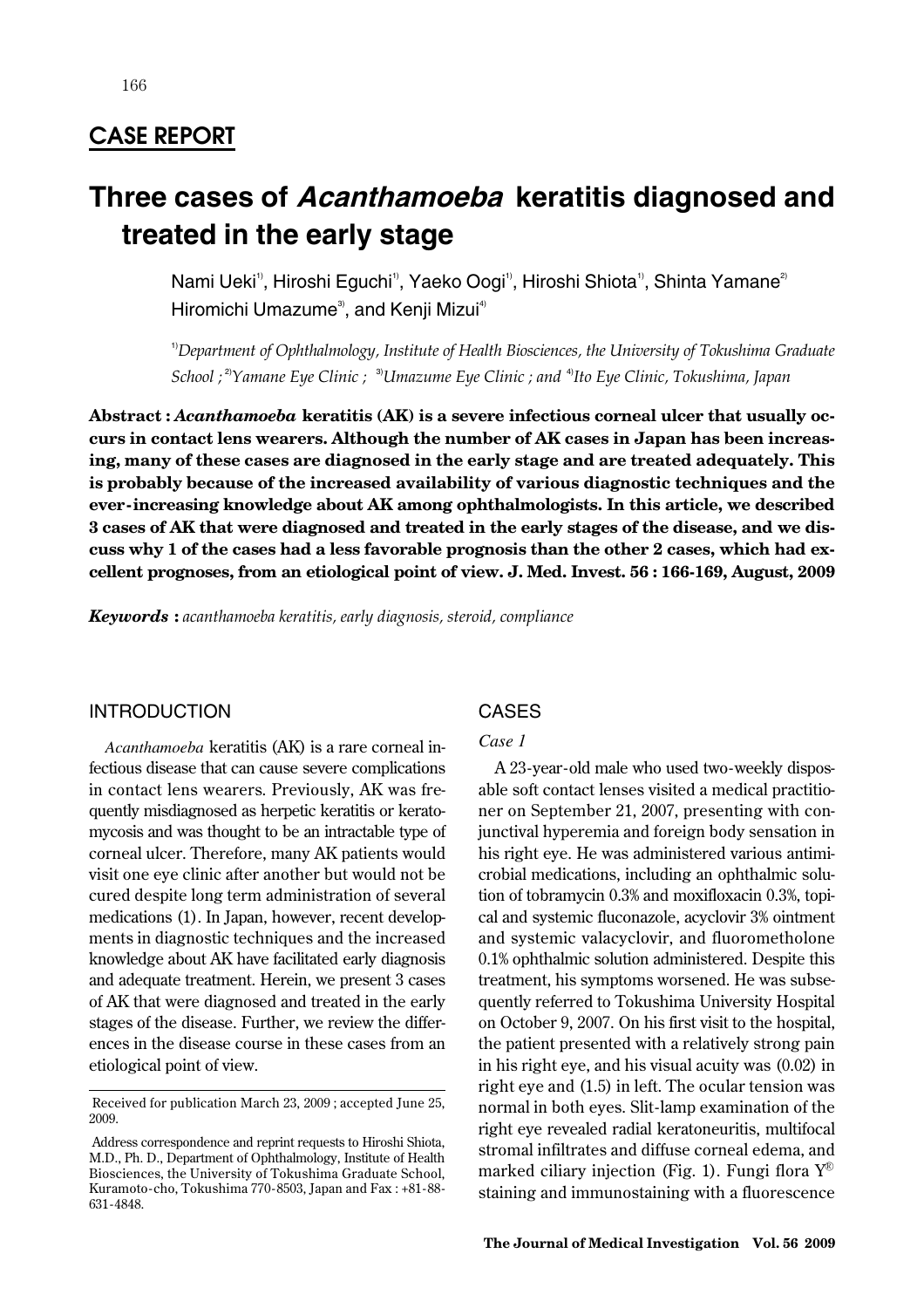

Fig. 1 Marked ciliary injection, multifocal stromal infiltrations, diffuse corneal edema, and radial keratoneuritis  $(\rightarrow)$  in case 1

antibody to detect for herpes simplex virus suggested the presence of an *Acanthamoeba* cyst in the corneal scraping. An isolation culture was performed on the multi purpose solution that the patient used to clean and store his contact lenses. The culture, performed on a Bacto<sup>TM</sup> Agar plate containing Difco Bacto<sup>®</sup> yeast extract (Becton, Dickinson and Company Sparks, USA) revealed *Acanthamoeba* cysts and trophozoites (Fig. 2). Treatment for stage 2 AK (2)



Fig. 2 Colonies of *Acanthamoeba* and moving tracks of trophozoites (original magnification  $100 \times$ )

was initiated ; the treatment involved corneal scraping and frequent use of eye drops of chlorhexidine 0.02%, moxifloxacin 0.3% (5 times daily) and topical application of ofloxacin ointment 0.3% at bedtime. During a follow-up visit on October 22, the corneal findings gradually improved, however marked ciliary injection persisted. The next examination on November 14 indicated recovery, after which the patient was lost to follow-up. Five months later, on April 14, 2008, the patient visited our hospital once again, presenting with marked ciliary injection and superficial punctate keratitis in the central area of his right cornea. Repeat treatment with the abovementioned medications reduced ciliary injection decreasing and increased visual acuity in the right eye to (0.1). A topical steroid, fluorometholone 0.1% ophthalmic solution, which is not commonly used to treat AK, was administered to treat persistent inflammation of the anterior chamber of the eye on October 22, 2008. Thereafter, the patient did not visit our hospital regularly.

#### *Case 2*

A 29-year-old female who used two-weekly disposable soft contact lenses developed pain and blurred vision in her right eye on March 25, 2007. She visited a medical practitioner on the next day and was administered levofloxacin 0.5% and bromfenac sodium 0.1% ophthalmic solutions to treat corneal edema and opacity. On March 26, she was referred to Tokushima University Hospital because of faint ring infiltration suggestive AK. On the first visit, she presented with a relatively strong pain in her right eye and visual acuity was (0.4) in the right eye and (1.0) in the left eye. Ocular tension was normal in both eyes. Slit-lamp examination of the right eye revealed faint ring infiltrates and marked ciliary injection (Fig. 3). Staining of the corneal epithelial specimen with Diff Quick® revealed the presence of an *Acanthamoeba* cyst. Treatment for stage 1 or early stage 2 AK was initiated ; this involved corneal



Fig. 3 Ciliary injection and faint ring infiltration  $(\leftarrow)$  in case 2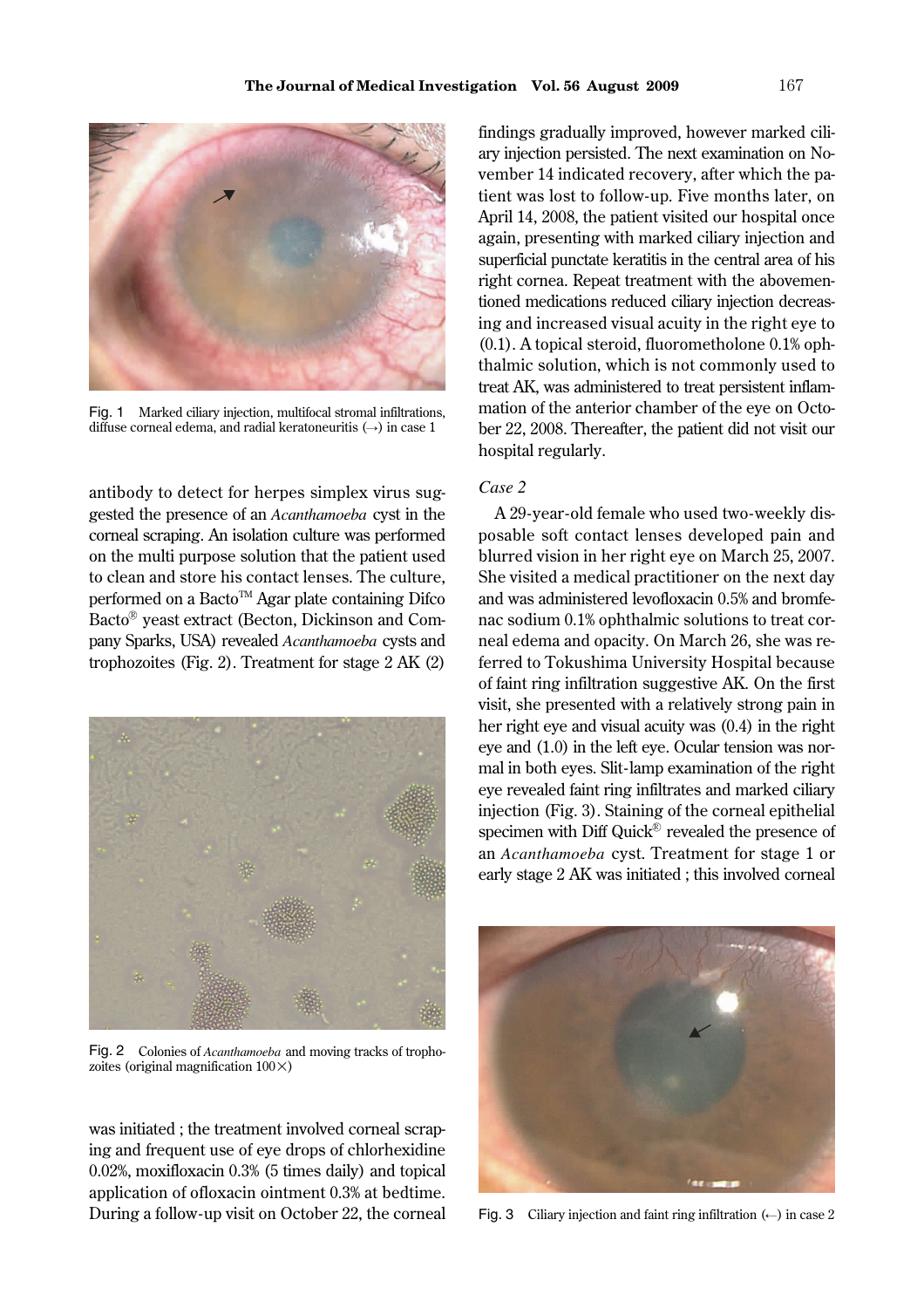scraping and the frequent use of eye drops of chlorhexidine 0.02% and levofloxacin 0.5% ophthalmic solution (5 times a day), and ofloxacin 0.3% ointment (twice a day). The corneal infiltration decreased gradually, and it disappeared completely on May 21, 2007.

#### *Case 3*

A 43-year-old female who used two-weekly disposable soft contact lenses visited a medical practitioner on October 2, 2007, presenting with a foreign body sensation and visual disturbance in her right eye. On the same day, a gatifloxacin 0.3% ophthalmic solution was administered to treat superficial punctate keratitis. An acyclovir 3% ointment was administered the following day. Three days later, linear and ring opacities were observed, and the patient was then referred to Tokushima University Hospital. On the first visit, she presented with an intense pain in the right eye, and her visual acuity was (0.4) in right and (1.0) in the left eye. Ocular tension was normal in both eyes. Slit-lamp examination of the right eye revealed ring infiltration, and marked ciliary injection (Fig. 4). We suspected AK because of



Fig. 4 Ring infiltration  $(\leftarrow)$ , superficial punctate keratopathy and ciliary injection in case 3

the ring infiltration and the intense pain in her eye. Specimen of a corneal epithelial scraping stained with fungi flora Y<sup>®</sup> revealed an *Acanthamoeba* cyst (Fig. 5). Treatment for stage 2 AK was initiated ; this involved a corneal scraping and the use of hourly eye drops of chlorhexidine 0.02% during daytime and gatifloxacin 0.3% ophthalmic solution (5 times a day). Ten days later, ring infiltrates disappeared and the patient's visual acuity increased ; but



Fig. 5 Fungi flora  $Y^{\textcircled{\tiny{\textcirc}}}$  staining of *Acanthamoeba* cyst in corneal scraping in case 3 (original magnification  $200 \times$ )

a radial keratoneuritis persisted. The visual acuity in her right eye increased to (1.5) seven days after the second visit, and all treatment was ceased on December 12, 2007.

#### **DISCUSSION**

Advanced stage AK is relatively easy to diagnose because of the presence of ring infiltrates or ring ulcers, which are most specific to AK (3) and the presence of *Acanthamoeba* cysts, which can often be detected in corneal specimens by light microscopy. On the other hand, the clinical features of earlystage AK are nonspecific and the condition may present with various morphological manifestations such as epithelial microerosions, irregularities, opacities, microcystic edema and stromal infiltrate. Although a radial keratoneuritis is thought to be pathognomonic for early-stage AK, a similar manifestation has also been reported in *Pseudomonas* keratitis previously (4). Therefore, it is possible to confuse the symptoms of AK with those of other corneal diseases, especially with herpetic keratitis as described in case 1. In recent years, however, the availability of various diagnostic techniques and the increased knowledge about AK presumably has facilitated early diagnosis and adequate treatments of the condition. This is reflected in cases 2 and 3, wherein the patients were referred to our hospital within 5 days after treatments were initiated by local medical practitioners. Furthermore, it is necessary to create awareness about the importance of the early diagnosis of AK because of potential increase in the number of cases of AK among young contact lens